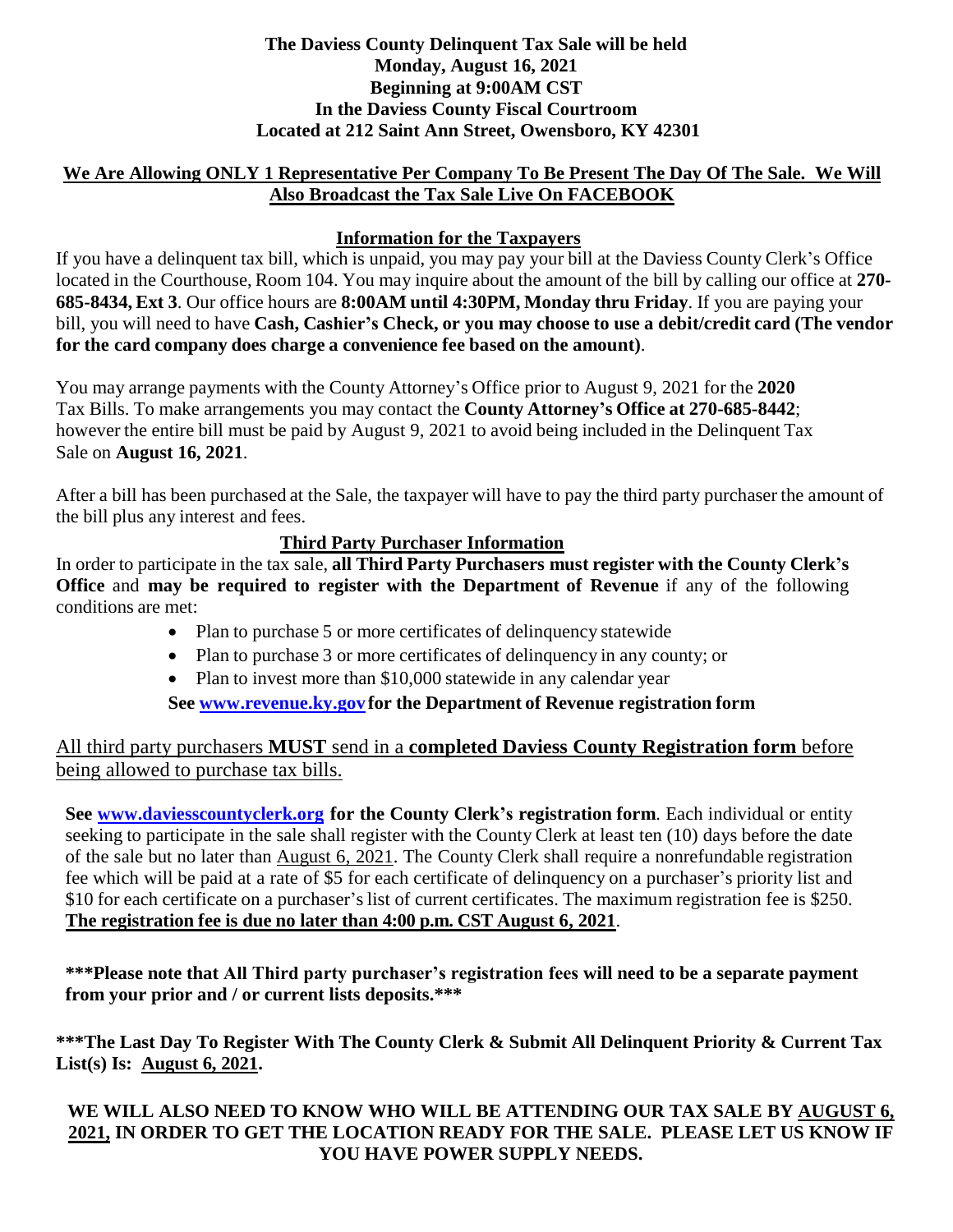### **Purchase Process for Third Parties Holding Prior Year Certificates:**

1) Any individual or entity holding a certificate of delinquency from a prior year shall submit to the County Clerk a separate list of certificates of delinquency they wish to purchase relating to the property for which they held the prior year certificate of delinquency. This list must be submitted at least ten (10) days before the date of the sale but no later than August 6, 2021. This list shall be clearly marked as a prior year certificate of delinquency list. The prior year certificate of delinquency list shall include for each certificate of delinquency:

- a) The current year's tax bill number;
- b) The prior year claim's tax bill number;
- c) The prior year claim's tax year;
- d) The book and page number where the prior year lien claim has been filed, if applicable.

2) Full payment by certified funds shall be tendered to the County Clerk by August 6, 2021.

3) Before the 2020 sale begins, the Clerk shall sell all the certificates of delinquency for which prior year certificate information was presented and verified to the third-party with the most recent tax year claim seeking to purchase the certificate of delinquency. The payment tendered at the time the list was submitted shall be used to satisfy the amount due, and any refunds shall be made for certificates of delinquency not sold in accordance with the list and payment presented. All remaining tax bills will be placed in the pool of liens to be sold by the Clerk as described below.

# **Third Party Purchaser Lists of** *Current* **Certificates of Delinquency:**

1) The purchasershall submit a list of current certificates of delinquency they intend to purchase at least ten (10) days before the date of the sale but no later than August 6, 2021. **Your List MUST BE IN PURCHASE PREFERENCE ORDER listing the tax bill number 1st** and shall include the following information:

- a) The tax bill number;
- b) The taxpayer name;
- c) Address of property;
- d) The amount due on the certificate of delinquency; and
- e) A total amount for all certificates of delinquency included on the list.

2) The County Clerk shall require 25% of the amount due on all current certificates by August 6, 2021. Payment must be in certified funds.

3) During the period between the submission of the lists and the Clerk's Sale, the County Clerk shall review the submitted lists to identify multiple purchasersinterested in the certificate of delinquency on the same property and based upon the information submitted, shall determine the individual or entity that holds the prior year claim for the most recent tax year. As an example, if Company A purchased a 2007 tax bill on April 15, 2008 and Company B purchased a 2000 tax bill on August 20, 2008 and both companies wish to purchase the 2012 tax bill, Company A would be awarded the 2012 tax bill because they own the most recent tax year.

6) Failure of a third party purchaser to properly and timely submit a purchase list or to make payment in full shall result in the loss of purchase priority established by this Section, and all certificates of delinquency to which this paragraph applies shall be included in the pool of certificates of delinquency that will be sold by the County Clerk.